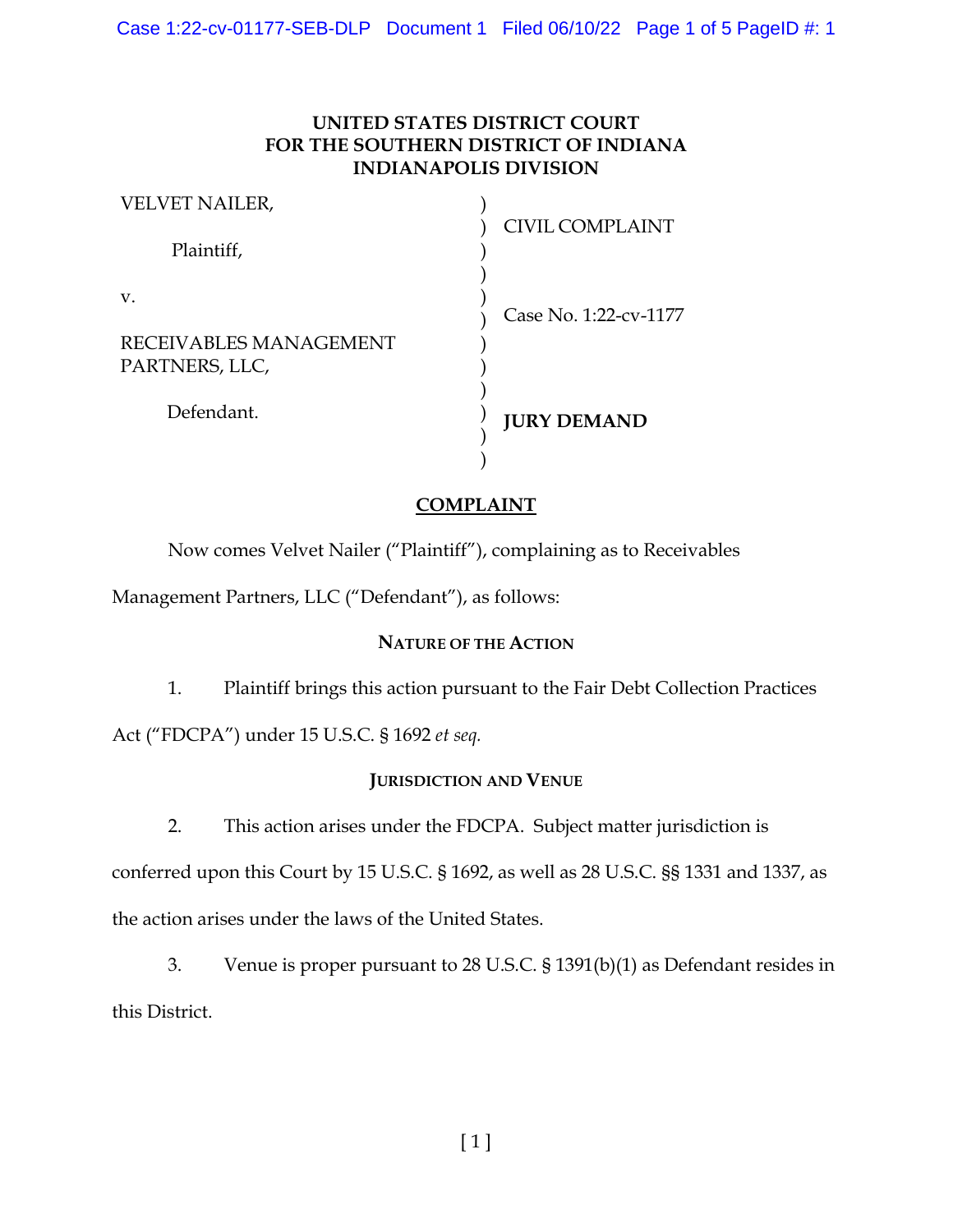#### **PARTIES**

4. Plaintiff is a natural person residing in Illinois.

5. Defendant is a third-party debt collector located in New York.

6. Defendant acted through its agents, employees, officers, members,

directors, heirs, successors, assigns, principles, trustees, sureties, subrogees,

representatives, and insurers at all times relevant to the instant action.

#### **BACKGROUND**

7. Plaintiff incurred a medical debt (the "debt" or the "account").

8. Plaintiff was over the age of 18 at the time, and her mother, Deborah Nailer, had no reason to know of the debt.

9. The debt was incurred for personal reasons, namely, personal medical treatment.

10. After Plaintiff defaulted on this debt, Defendant received the debt and began to collect on it.

11. Defendant was, at the same time, also attempting to collect from Plaintiff's mother, Deborah Nailer.

12. Deborah Nailer made a payment to Defendant that was intended to cover Deborah Nailer's own debts.

13. After making a payment, Deborah Nailer received the following text message from Defendant for an account in Plaintiff's name.

[ 2 ]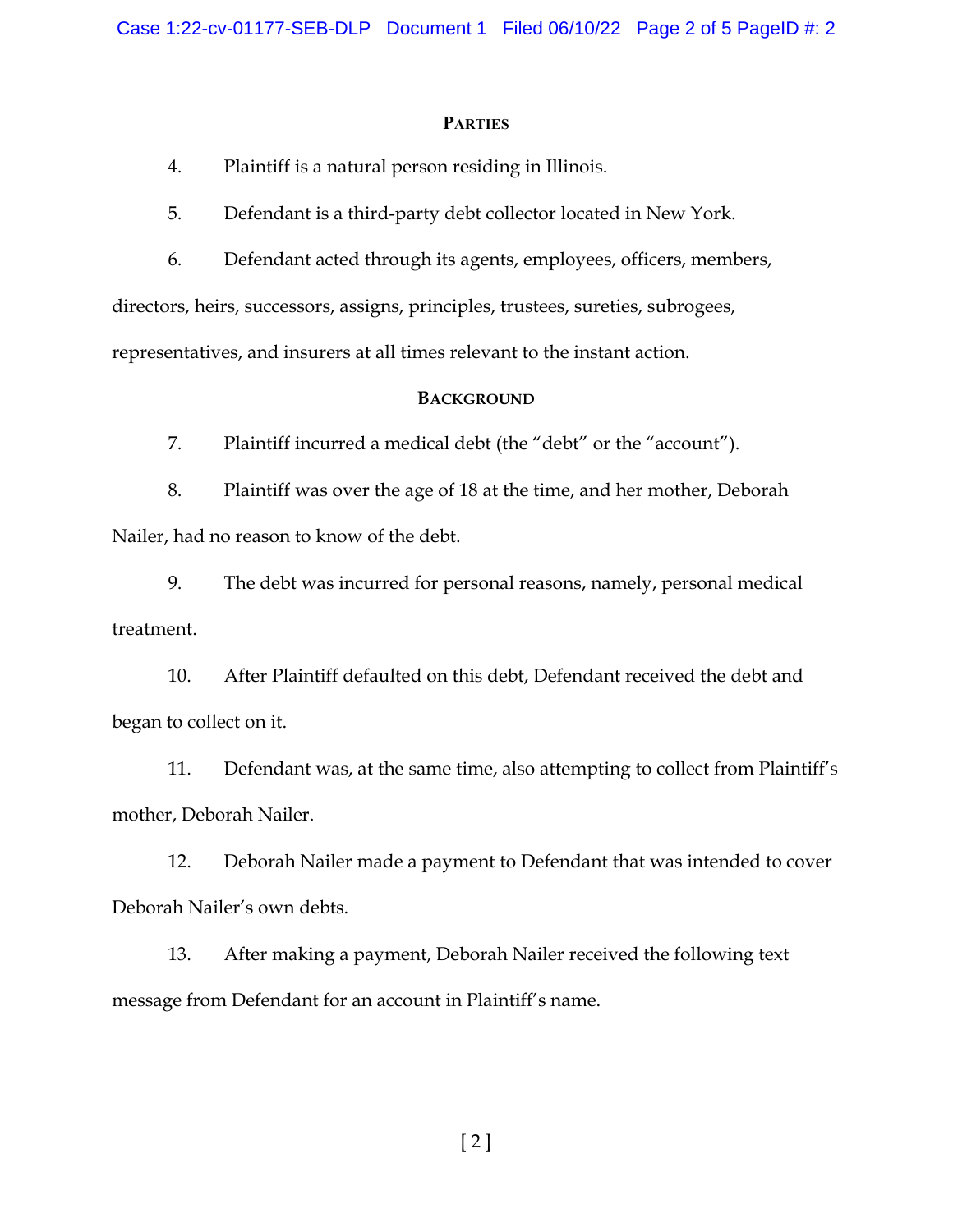

14. Plaintiff was upset, embarrassed, and humiliated to learn that Defendant, through this text message, had revealed to Plaintiff's mother that Plaintiff owed a debt.

15. Plaintiff was further upset that her mother was alerted to the balance of Plaintiff's debt.

16. Plaintiff's privacy was invaded as a result of Defendant's actions.

17. This action follows.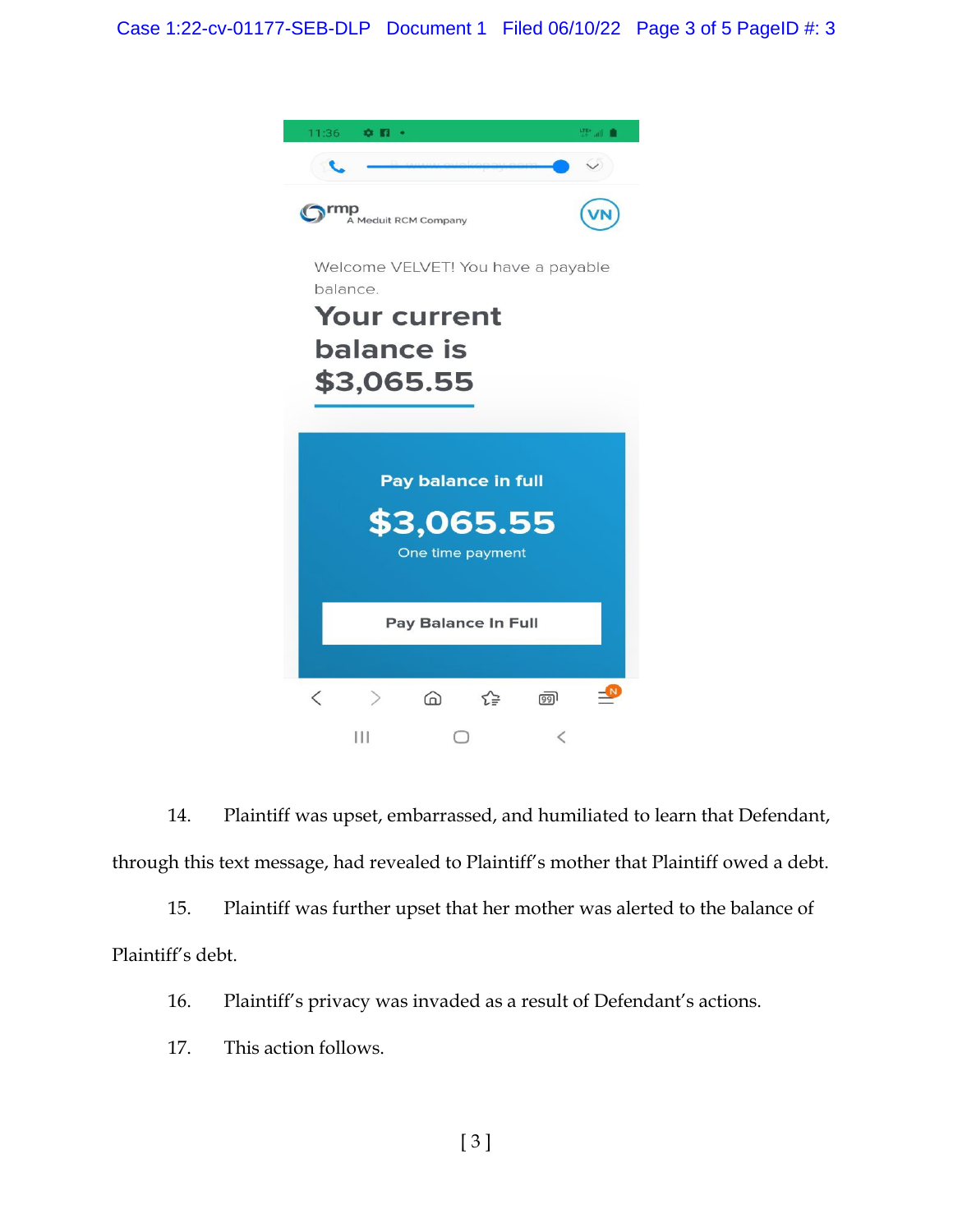#### **COUNT I — VIOLATIONS OF THE FAIR DEBT COLLECTION PRACTICES ACT**

18. Plaintiff realleges the paragraphs above as though fully set forth herein.

19. Plaintiff is a "consumer" as defined by 15 U.S.C. § 1692a(3) of the FDCPA.

20. Defendant is a "debt collector" as defined by § 1692a(6) of the FDCPA because the principal purpose of its business is the collection of debts, and because it uses the instrumentalities of interstate commerce to do so.

21. In the alternative, Defendant is a "debt collector" under  $\S 1692(a)(6)$ because it regularly collects or attempt to collect, directly or indirectly, debts owed or due or asserted to be owed or due another.

22. Defendant's actions violated the following provisions of the FDCPA:

a. 15 U.S.C 1692c(b) Communication with third parties: "a debt collector may not communicate, in connection with the collection of any debt, with any person other than the consumer, [her] attorney, a consumer reporting agency if otherwise permitted by law, the creditor, the attorney of the creditor, or the attorney of the debt collector."

23. Defendant is directly and/or vicariously liable for the actions of its employees.

24. As a result of Defendant's conduct, Plaintiff's rights were violated.

25. The cause of action laid out in 15 U.S.C 1692c(b) is analogous to common law torts based on the invasion of privacy, and Plaintiff therefore has standing under Article III of the Constitution to pursue this action.

[ 4 ]